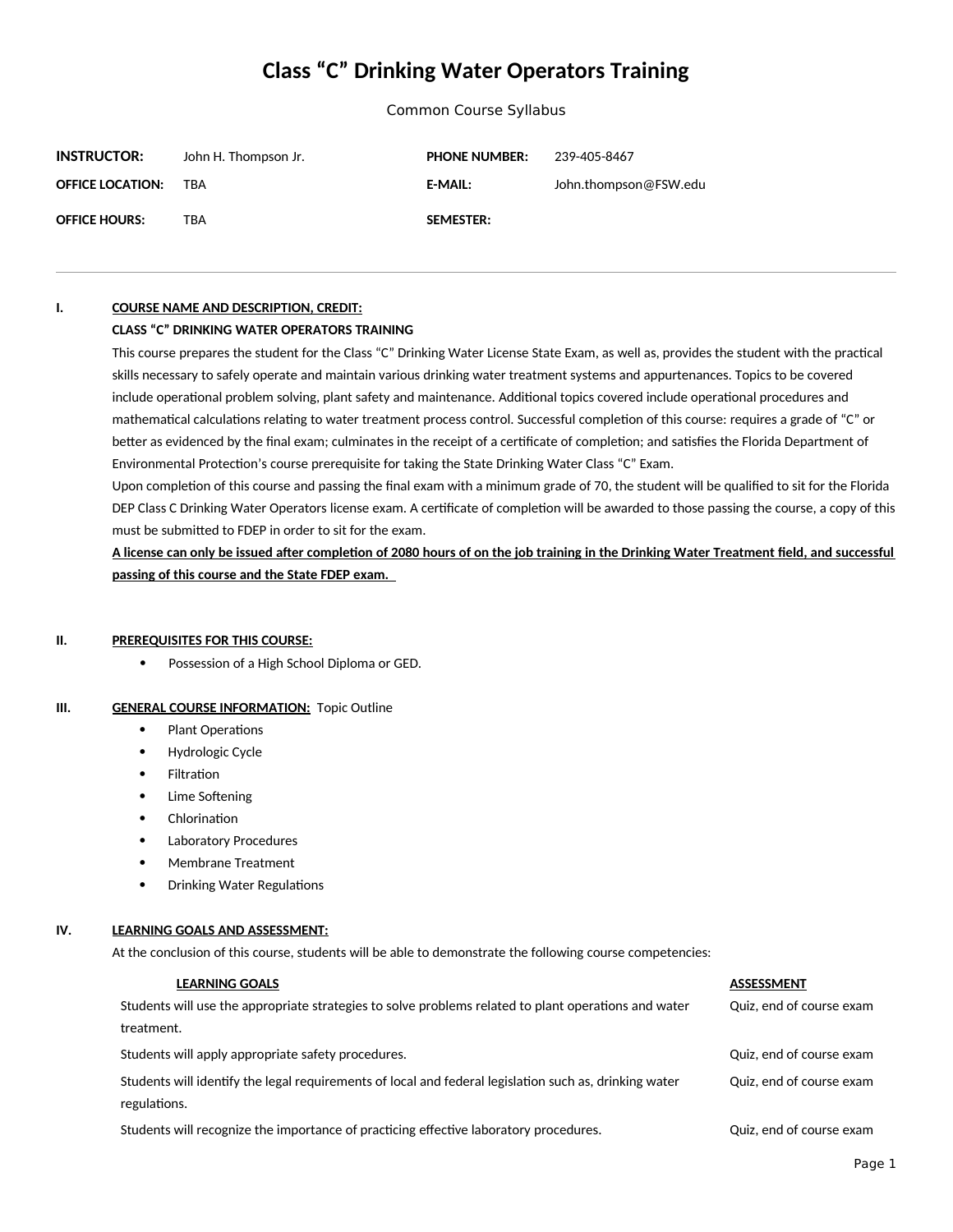# **V. STUDENT REQUIREMENTS:**

- Students are required to attend all classes, and any scheduled plant visitations.
- The Minimum attendance is 106 class hours, any less will result in an incomplete and no certificate will be issued.
- **The student is responsible for knowing all materials covered during any absence**.
- The student is required to complete all assigned reading and writing assignments.
- During this course, there will be four quizzes, one pre-final, and one final exam.
- Exams will be given at assigned class start times.
- The time limit for chapter quizzes will vary.
- The time limit for the final exam is 3 hours.
- Each student must have a functioning computer equipped with a working camera and microphone and headset.

# **VII. GRADING POLICY:**

- Each student's final course average will be weighted as follows: Quizzes 10 %; Final Exam 90%
- A minimum grade of 70 on the final is required to pass the class and receive a certificate of completion.
- Scoring Range:

| A: $90 - 100$ | $B: 80 - 89$ | $C: 70 - 79$<br>ີ | D: $60 - 69$ | F: Below 60 |
|---------------|--------------|-------------------|--------------|-------------|
|---------------|--------------|-------------------|--------------|-------------|

# **VIII. REQUIRED COURSE MATERIALS:**

"Water Treatment Plant Operation (A Field Study Training Program)"; Volume 1 Seventh Edition. Office of Water Programs, College of Engineering and Computer Science, California State University, Sacramento

"Water Treatment Plant Operation (A Field Study Training Program)"; Volume Seventh Edition. Office of Water Programs, College of Engineering and Computer Science, California State University, Sacramento

# **VIV. ADDITIONAL RESOURCES:**

"Water Distribution System Operation and Maintenance (A Field Study Training Program)"; Volume 1 Fifth Edition, Office of Water Programs, College of Engineering and Computer Science, California State University, Sacramento

"Water Distribution System Operation and Maintenance (A Field Study Training Program)"; Volume 2 Fifth Edition, Office of Water Programs, College of Engineering and Computer Science, California State University, Sacramento

The Florida Department of Environmental Protection Web site for Rules and Regulations [Florida DEP Water Resource Management Rules by Program](../../../../C:/Users/LE-PODIUM-U/FinalDraft%20Sylabi/150%20hour%20Sylabi/Florida%20DEP%20Water%20Resource%20Management%20Rules%20by%20Program) *http://www.dep.state.fl.us/water/rulesprog.htm#ww*

# **X. COURSE SCHEDULE: Reflects 3 hours per class day**

| <b>Class Day</b> | Topic                             | <b>Required Reading</b> |  |
|------------------|-----------------------------------|-------------------------|--|
| Day 1            | Intro to Water Treatment          | Chapter 1 Vol. 1        |  |
| Day 2            | Source Water, Reservoir           | Chapter 2 Vol. 1        |  |
|                  | management, and Intake Structures |                         |  |
| Day 3            | Source Water, Reservoir           | Chapter 2 Vol. 1        |  |
|                  | management, and Intake Structures |                         |  |
| Day 4            | Coagulation and Flocculation      | Chapter 3 Vol 1         |  |